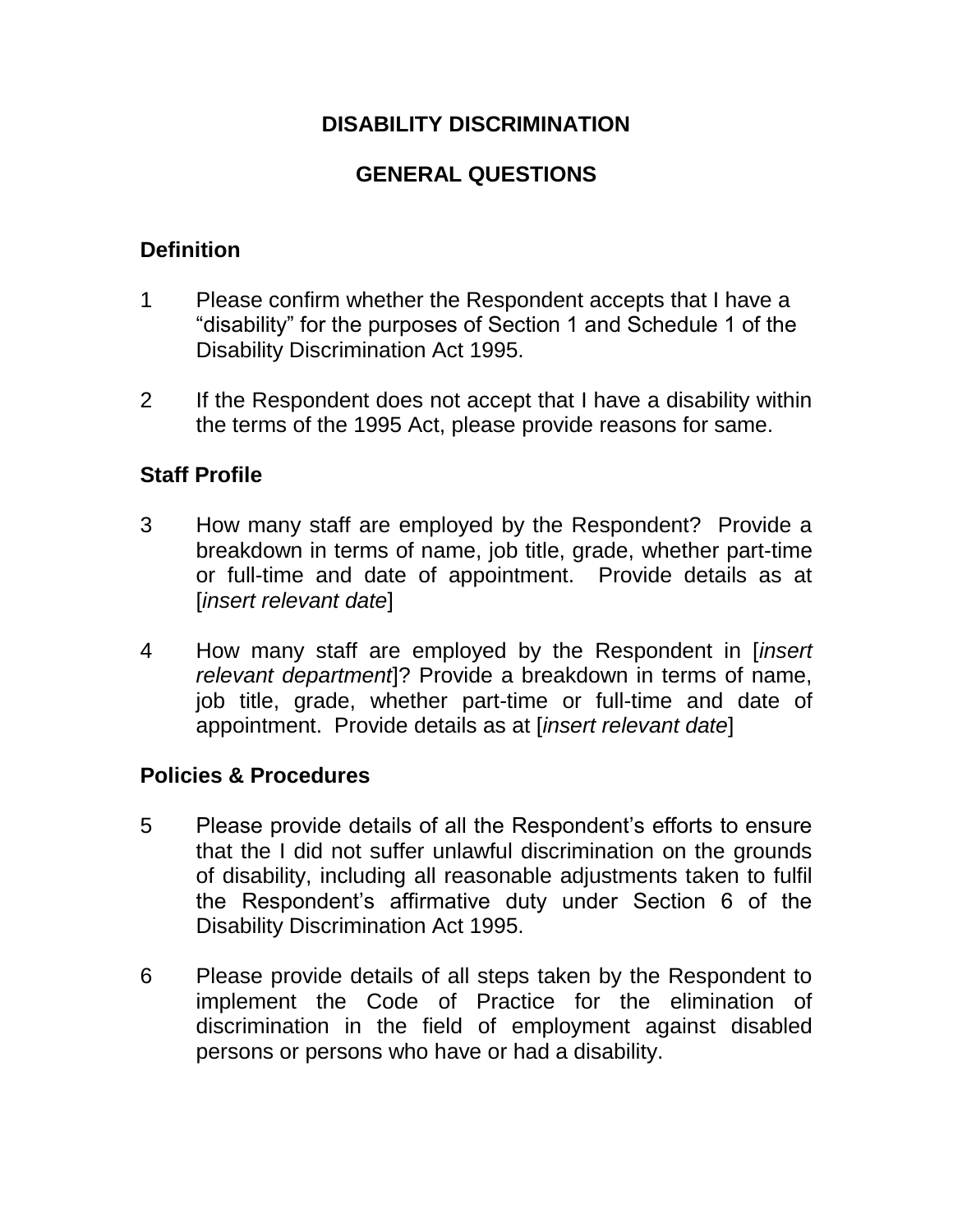- 7 What procedures, if any, exist to assure employees that they will be protected from less favourable treatment on grounds disability?
- 8 Does the respondent have an Equal Opportunities Policy? If so, when was this policy introduced?
- 9 Does the Respondent have a policy on less favourable treatment on grounds of disability? If so, when was this policy introduced?
- 10 Please state how these policies have been communicated to staff including line managers.
- 11 Please state the disciplinary sanctions which the Respondent invokes when the policy is breached.
- 12 Please state on how many occasions the Respondent has taken disciplinary action as a consequence of a breach of the policy. Please provide the identity of the employees disciplined and the outcome of the disciplinary process.
- 13 Does the Respondent consider it has put these policies into practice in the circumstances described above, and if so, please explain how?
- 14 Please provide details, including date, content and provider of training or awareness seminars provided to staff on equal opportunities and issues relating to disability discrimination.
- 15 Please state whether the employees listed below have attended staff training or awareness seminars on equal opportunities and disability discrimination in the workplace. [*insert names of employees*]
- 16 What, if any, other measures have been taken by the Respondent to prevent disability discrimination in the workplace?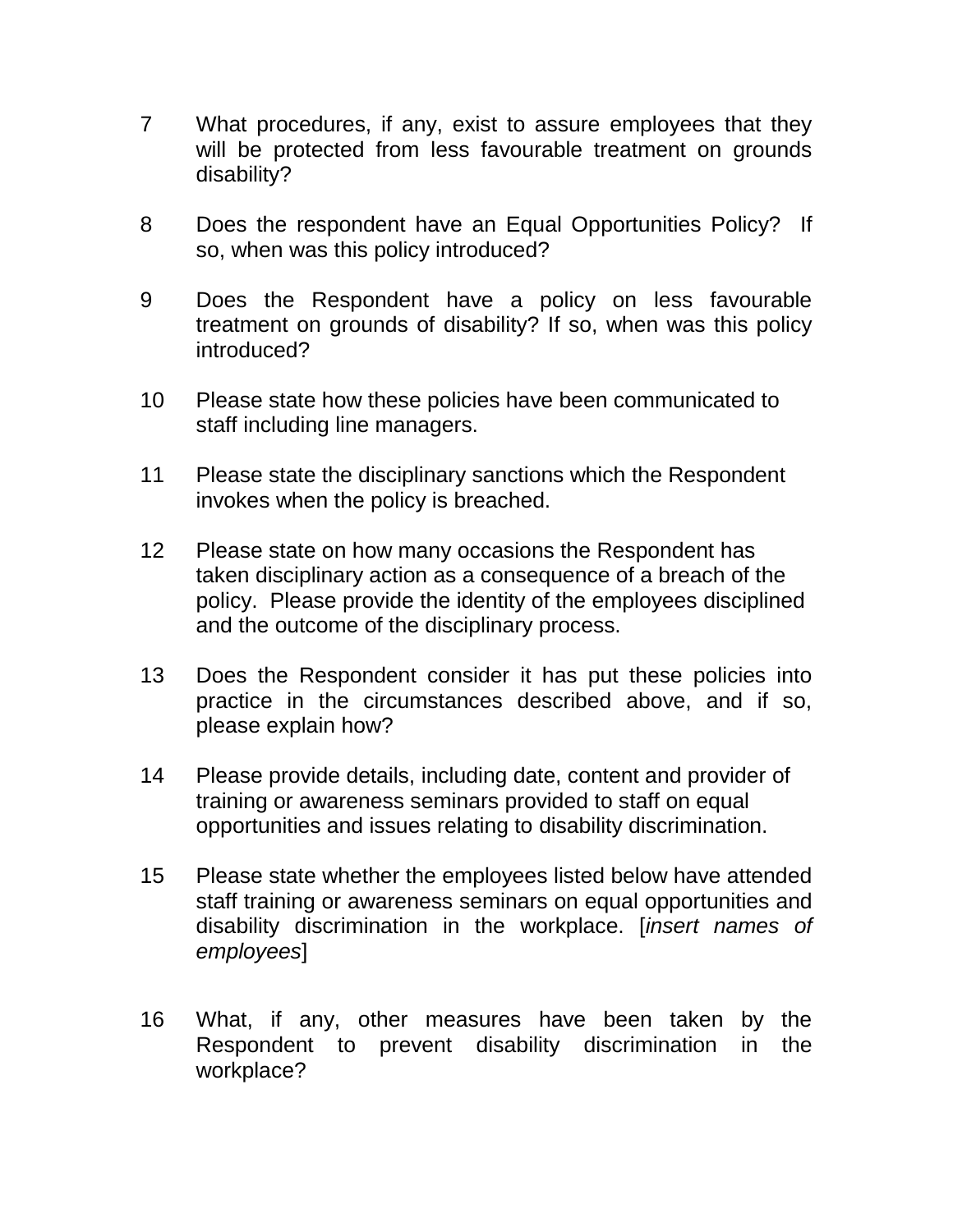- 17 How have these measures been communicated to staff including managers?
- 18 Please state what, if any, steps have been taken to ensure that I will not be subjected to disability discrimination in the future.
- 19 How have these measures been communicated to the staff including managers?

#### **Grievance Procedure**

- 20 Please state whether you received a written grievance dated [*insert date*] from me.
- 21 Please state what action you took in response to that written grievance. In particular please state:
	- (i) the identity of all persons who dealt with the grievance I submitted;
	- (ii) the date of any meetings at which my grievance was discussed and provide copies of any minutes of those meetings;
	- (iii) when my grievance was responded to;
	- (iv) what, if any, action was taken as a consequence of my grievance;
	- (v) which, if any, of the Respondent's employees were subjected to disciplinary action as a consequence of my grievance and state the outcome of that action.
- 22 Did the Respondent comply with the grievance procedure? If not, please state the reason(s) for non-compliance.

#### **Investigation of Complaint**

23 Outline the steps taken to investigate my complaint(s) of disability discrimination. In particular state: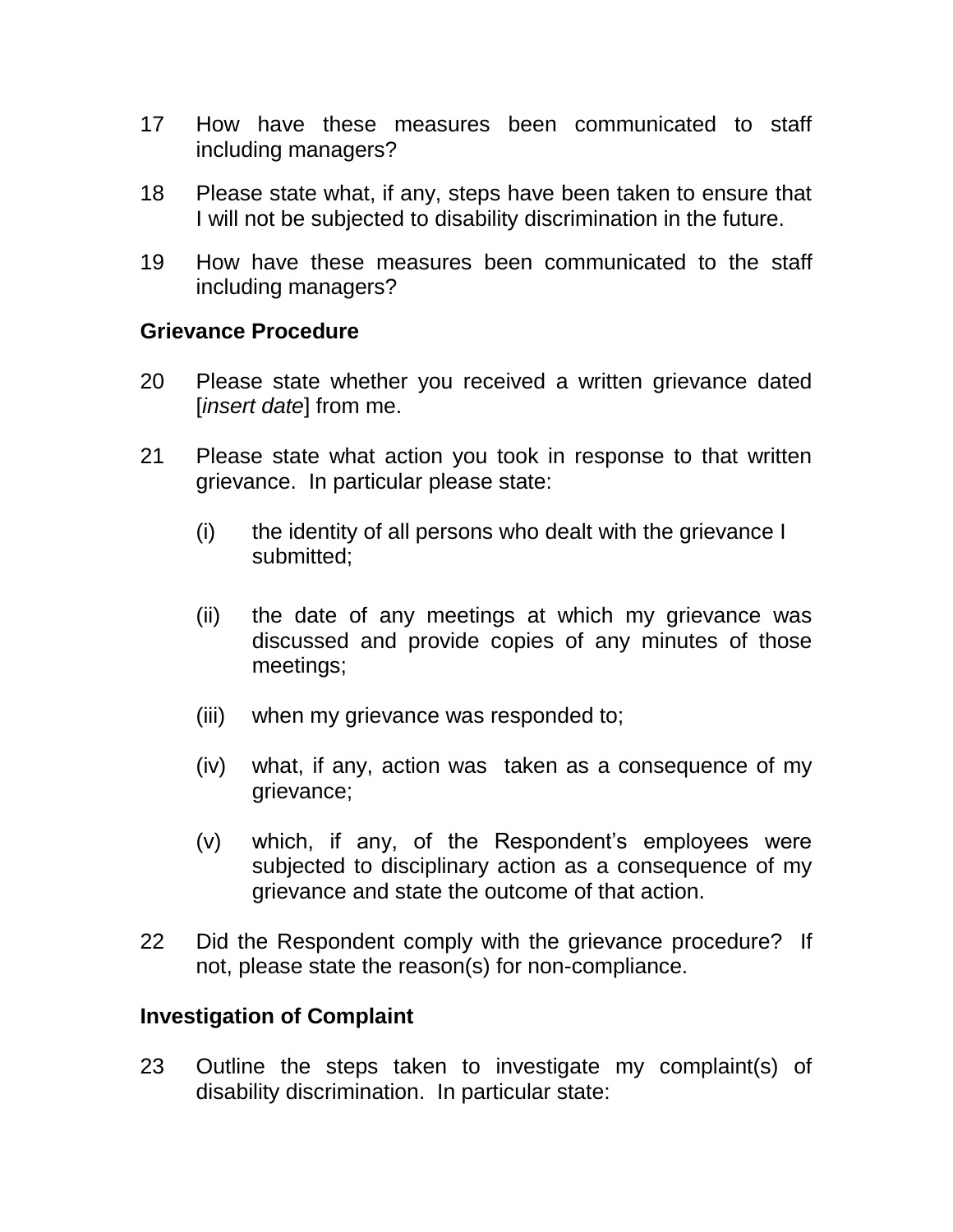- (i) the name of every employee spoken to;
- $(ii)$  the date(s) on which they were spoken to;
- (iii) the personnel present at these meetings;
- (iv) what each individual was told about the grievance;
- (v) details of the questions which were put to the employees and their responses;
- (vi) whether any witness statements were taken.
- 24 Please state the outcome of the investigation into my complaint(s).

#### **Disciplinary Procedure**

- 25 Does the Respondent have a written disciplinary procedure? If so, when was it introduced?
- 26 What consideration if any did the Respondent give to its disciplinary procedure in respect of my complaint(s)?
- 27 Has any disciplinary action been taken as a consequence of this investigation?

### **DOCUMENTS**

Please forward copies of the following documents with your replies to this questionnaire:

- a) my personnel file;
- b) my job description;
- c) my contract of employment;
- d) the Respondent's Equal Opportunities Policy;